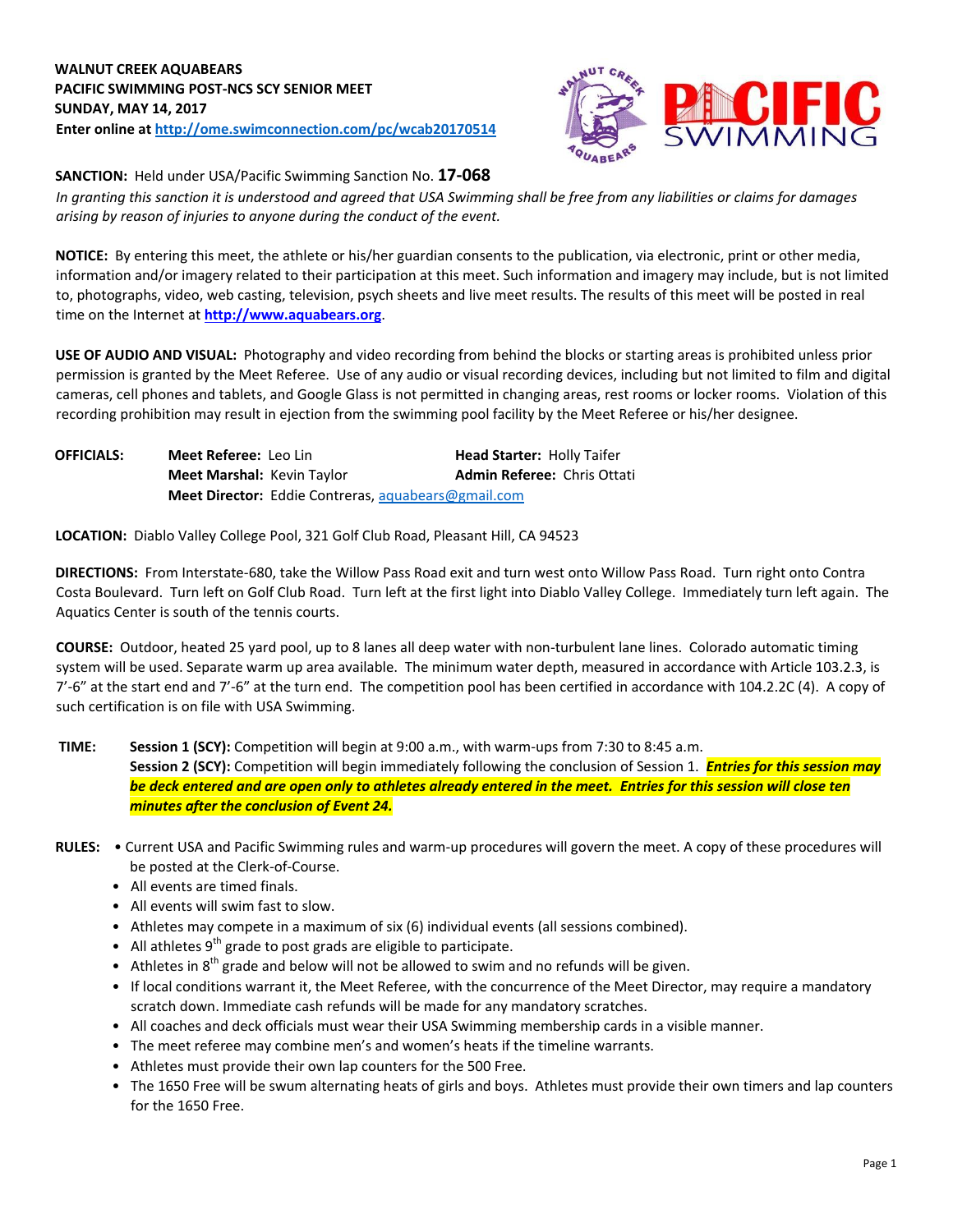**ATTENTION HIGH SCHOOL ATHLETES:** If you are a high school athlete in season, you need to be unattached from your USA-S team at this meet. It is the athlete's responsibility to be unattached from your USA-S team at this meet. You may unattached at the meet if necessary. This does not apply to athletes swimming under the rules of the Nevada Interscholastic Activities Association (NIAA).

**UNACCOMPANIED ATHLETES:** Any USA-S athlete-member competing at the meet must be accompanied by a USA Swimming member-coach for the purposes of athlete supervision during warm-up, competition and warm-down. If a coach-member of the athlete's USA-S Club does not attend the meet to serve in said supervisory capacity, it is the responsibility of the athlete or the athlete's legal guardian to arrange for supervision by a USA-S member-coach. The Meet Director or Meet Referee may assist the athlete in making arrangements for such supervision; however, it is recommended that such arrangements be made in advance of the meet by the athlete's USA-S Club Member-Coach.

**RACING STARTS:** Athletes must be certified by a USA-S member-coach as being proficient in performing a racing start, or must start the race in the water. It is the responsibility of the athlete or the athlete's legal guardian to ensure compliance with this requirement.

**RESTRICTIONS:** • Smoking and the use of other tobacco products is prohibited on the pool deck, in the locker rooms, in spectator

- seating, on standing areas and in all areas used by athletes, during the meet and during warm-up periods.
- Sale and use of alcoholic beverages is prohibited at Diablo Valley College.
- No glass containers are allowed in the meet venue.
- Only athletes, coaches, officials, and volunteers will be allowed on the pool deck.
- Changing into or out of swimsuits other than in locker rooms or other designated areas is prohibited.
- No tents, ez-ups, or chairs are allowed on the pool deck, except for those for coaches along the side of the pool.
- Destructive devices, to include but not limited to, explosive devices and equipment, firearms (open or concealed), blades, knives, mace, stun guns and blunt objects are strictly prohibited in the swimming facility and its surrounding areas. If observed, the Meet Referee or his/her designee may ask that these devices be stored safely away from the public or removed from the facility. Noncompliance may result in the reporting to law enforcement authorities and ejection from the facility. Law enforcement officers (LEO) are exempt per applicable laws.
- No pets or animals allowed in the venue except for service animals.
- Operation of a drone, or any other flying apparatus, is prohibited over the venue (pools, athlete/coach areas, spectator areas and open ceiling locker rooms) any time athletes, coaches, officials and/or spectators are present.
- **ELIGIBILITY:**  Athletes must be current members of USA-S and enter their name and registration number on the meet entry card as they are shown on their Registration Card. If this is not done, it may be difficult to match the athlete with the registration and times database. The meet host will check all athlete registrations against the SWIMS database and if not found to be registered, the Meet Director shall accept the registration at the meet (a \$10 surcharge will be added to the regular registration fee). Duplicate registrations will be refunded by mail.
	- This meet is a post high school champs shave and taper meet, therefore the meet is restricted to athletes who are in ninth grade and older. USA Swimming cards and student body cards may be checked.
	- Disabled athletes are welcome to attend this meet and should contact the Meet Director or Meet Referee regarding special accommodations.
	- Entries with **"NO TIME"** will be rejected.

**CHECK-IN:** The meet will be deck seeded. Athletes must check-in at the Clerk-of-Course. No event shall be closed more than 30 minutes before the scheduled start of the meet. Close of check-in for all events shall be no more than 60 minutes before the estimated time of the start of the first heat of the event. Athletes who do not check-in will not be allowed to compete in the event.

**SCRATCH RULE:** Athletes entered in a timed final individual event that is seeded on the deck that have checked in for that event, must swim in the event unless they notify the clerk of the course before seeding for that event has begun that they wish to scratch. Failure to swim an event will result in being barred from their next individual event in which the athlete is entered on that day or the next meet day, whichever if first.

**ENTRY FEES:** \$6.50 per individual event plus an \$8.00 per athlete participation fee. Entries will be rejected if payment is not sent at time of request.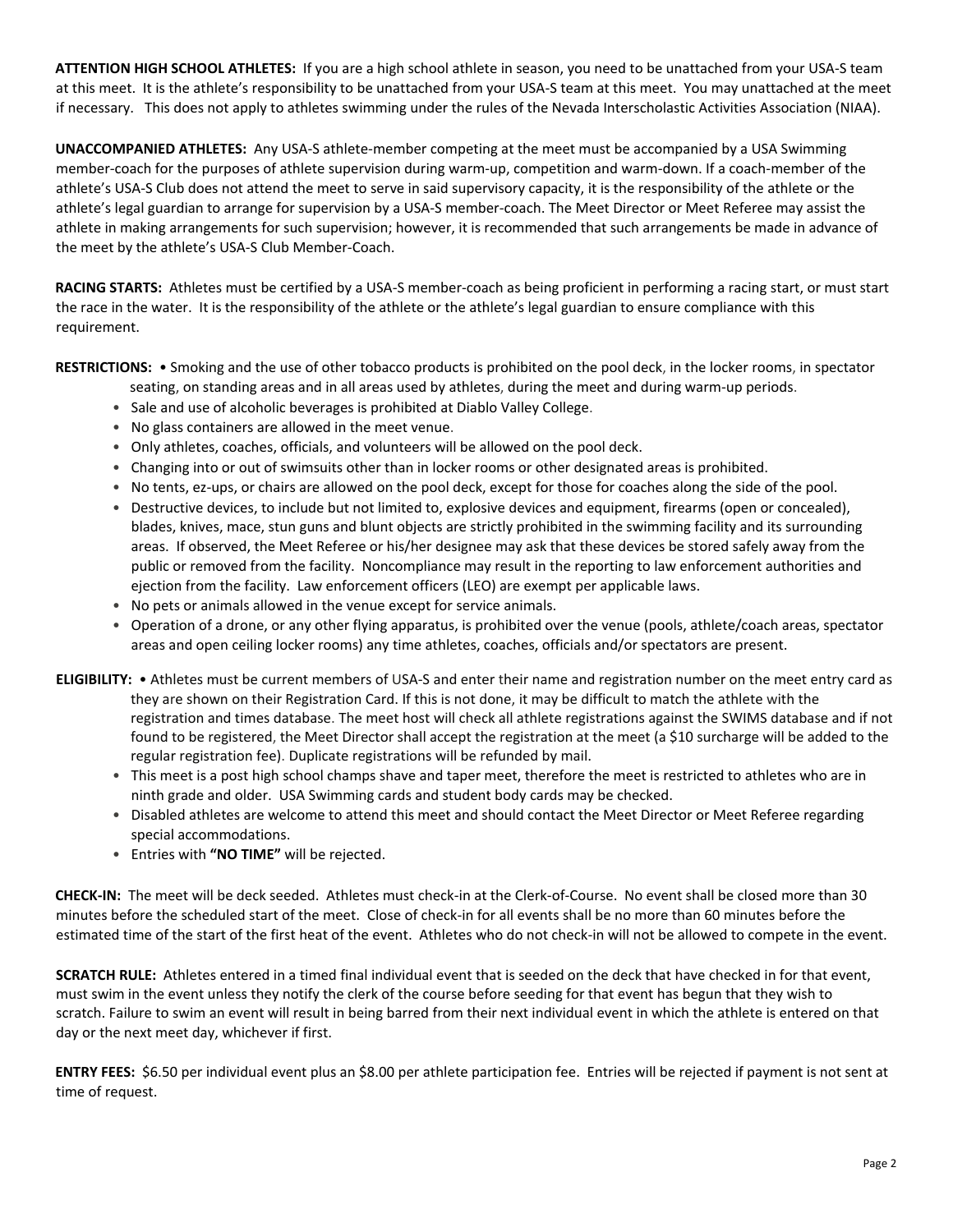**ONLINE ENTRIES:** To enter online go to **<http://ome.swimconnection.com/pc/wcab20170514>** [to](http://ome.swimconnection.com/pc/wcab20150517) receive an immediate entry confirmation this method requires payment by credit card. Swim Connection LLC charges a processing fee for this service, equal to \$1 per athlete plus 5% of the total Entry Fees. Please note that the processing fee is a separate fee from the Entry Fees. If you do not wish to pay the processing fee, enter the meet using a mail entry. Entering online is a convenience, is completely voluntary, and is in no way required or expected of an athlete by Pacific Swimming. **Online entries will be accepted through 5:59 p.m. on Saturday, May 13.**

**MAILED ENTRIES:** Entries must be on the attached consolidated entry form. Forms must be filled out completely and printed clearly with athlete's best time. **Entries must be postmarked by Wednesday, May 10.** No late entries will be accepted. No refunds will be made, except mandatory scratch downs. Requests for confirmation of receipt of entries should include a selfaddressed envelope.

## **Make check payable to: Walnut Creek Aquabears Mail entries to: WCAB Meet Entries, 1374 Lupine Court, Concord, CA 94521.**

**HAND-DELIVERED ENTRIES:** Entries must be on the attached consolidated entry form. Forms must be filled out completely and printed clearly with athlete's best time. No late entries will be accepted. No refunds will be made, except mandatory scratch downs.

**Make check payable to: Walnut Creek Aquabears Hand-deliver entries to: the WCAB box in the office at the NCS Meet by the conclusion of prelims on Friday, May 12.** 

**DECK ENTRIES:** Entries for *Session 2 only* may be deck entered and are open only to athletes already entered in the meet. **Entries for Session 2 will close ten minutes after the conclusion of Event 24.**

**AWARDS:** None.

**ADMISSION:** Free. Heat and lane assignments will be posted at the pool, online a[t http://www.aquabears.org,](http://www.aquabears.org/) and provided to coaches and officials.

**HOSPITALITY:** Hospitality available for coaches, officials, timers, and volunteers. Lunches will be provided for coaches and working deck officials. There will be a snack bar.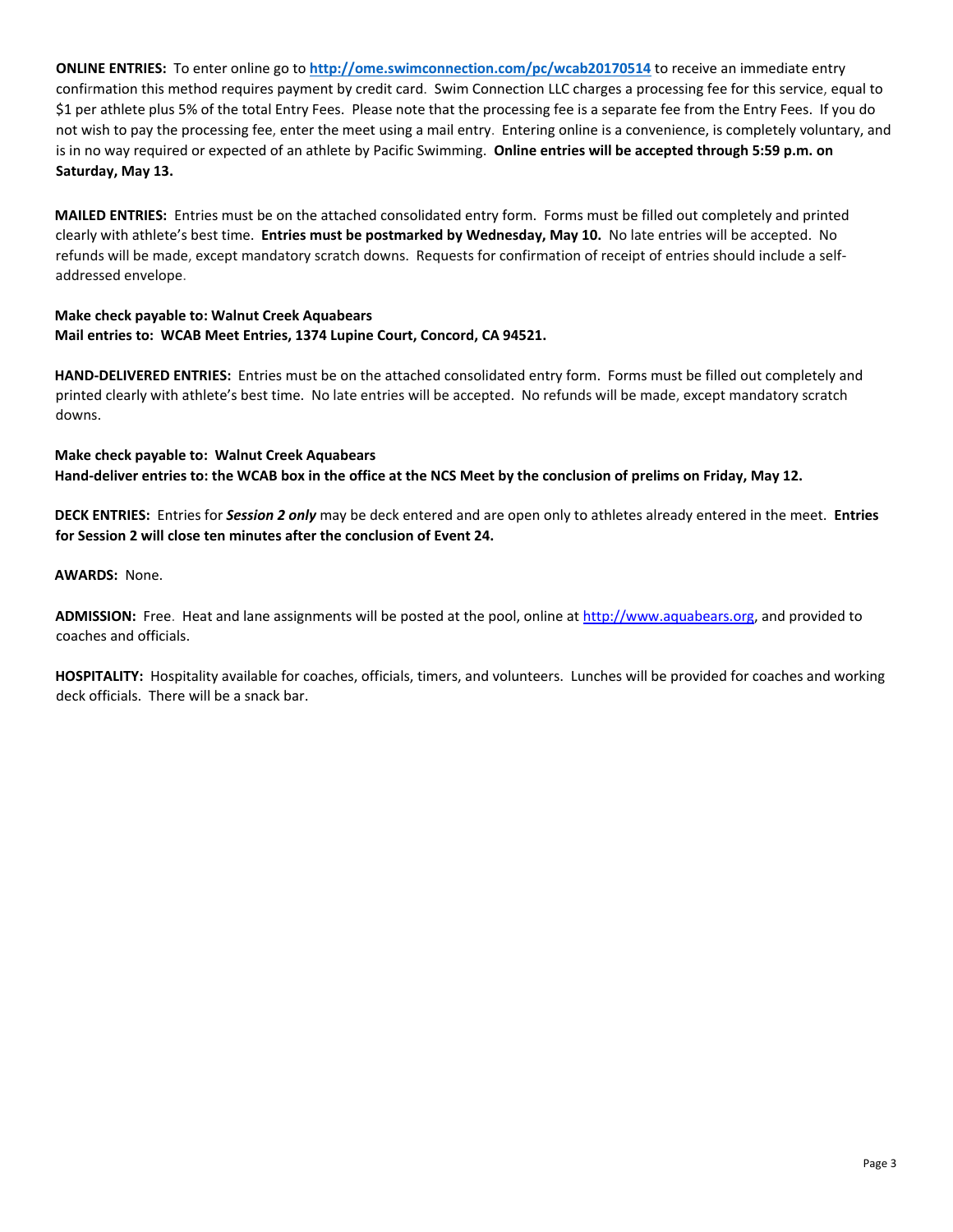٦

| Session 1 - SCY<br>Starts at 9:00 a.m. |                 |                                  |  |  |  |  |  |  |
|----------------------------------------|-----------------|----------------------------------|--|--|--|--|--|--|
| Girls<br>Event<br>#                    | <b>Event</b>    | <b>Boys</b><br><b>Event</b><br># |  |  |  |  |  |  |
| 1                                      | 200 Breast      | 2                                |  |  |  |  |  |  |
| 3                                      | 100 Free        | 4                                |  |  |  |  |  |  |
| 5                                      | 200 Back        | 6                                |  |  |  |  |  |  |
| 7                                      | 200 Fly         | 8                                |  |  |  |  |  |  |
| 9                                      | 200 Free        | 10                               |  |  |  |  |  |  |
| 11                                     | 200 I.M.        | 12                               |  |  |  |  |  |  |
| 13                                     | 100 Back        | 14                               |  |  |  |  |  |  |
| 15                                     | <b>500 Free</b> | 16                               |  |  |  |  |  |  |
| 17                                     | 100 Breast      | 18                               |  |  |  |  |  |  |
| 19                                     | 100 Fly         | 20                               |  |  |  |  |  |  |
| 21                                     | 400 I.M.        | 22                               |  |  |  |  |  |  |
| 23                                     | 50 Free         | 24                               |  |  |  |  |  |  |
| 25                                     | 1650 Free*      | 26                               |  |  |  |  |  |  |

 $\Gamma$ 

| Session 1 - SCY<br>Starts at 9:00 a.m. |                 |                           |  |                     | Starts immediately following |                           |
|----------------------------------------|-----------------|---------------------------|--|---------------------|------------------------------|---------------------------|
| iirls<br>ent/<br>#                     | Event           | <b>Boys</b><br>Event<br># |  | Girls<br>Event<br># | Event                        | <b>Boys</b><br>Event<br># |
| $1\,$                                  | 200 Breast      | $\overline{2}$            |  | 101                 | 200 Breast                   | 102                       |
| $\overline{3}$                         | 100 Free        | 4                         |  | 103                 | 100 Free                     | 104                       |
| 5                                      | 200 Back        | 6                         |  | 105                 | 200 Back                     | 106                       |
| 7                                      | 200 Fly         | 8                         |  | 107                 | 200 Fly                      | 108                       |
| 9                                      | 200 Free        | 10                        |  | 109                 | 200 Free                     | 110                       |
| 11                                     | 200 I.M.        | 12                        |  | 111                 | 200 I.M.                     | 112                       |
| 13                                     | 100 Back        | 14                        |  | 113                 | 100 Back                     | 114                       |
| 15                                     | <b>500 Free</b> | 16                        |  | 115                 | 500 Free**                   | 116                       |
| 17                                     | 100 Breast      | 18                        |  | 117                 | 100 Breast                   | 118                       |
| 19                                     | 100 Fly         | 20                        |  | 119                 | 100 Fly                      | 120                       |
| 21                                     | 400 I.M.        | 22                        |  | 121                 | 400 I.M.                     | 122                       |
| 23                                     | 50 Free         | 24                        |  | 123                 | 50 Free                      | 124                       |
|                                        |                 |                           |  |                     |                              |                           |

\*Athletes in Events 15-16 and 25-26 must provide their own timers and lap counters. These events will be swum fastest to slowest, alternating heats of each event.

\*\*Athletes in Events 115-116 must provide their own lap counters.